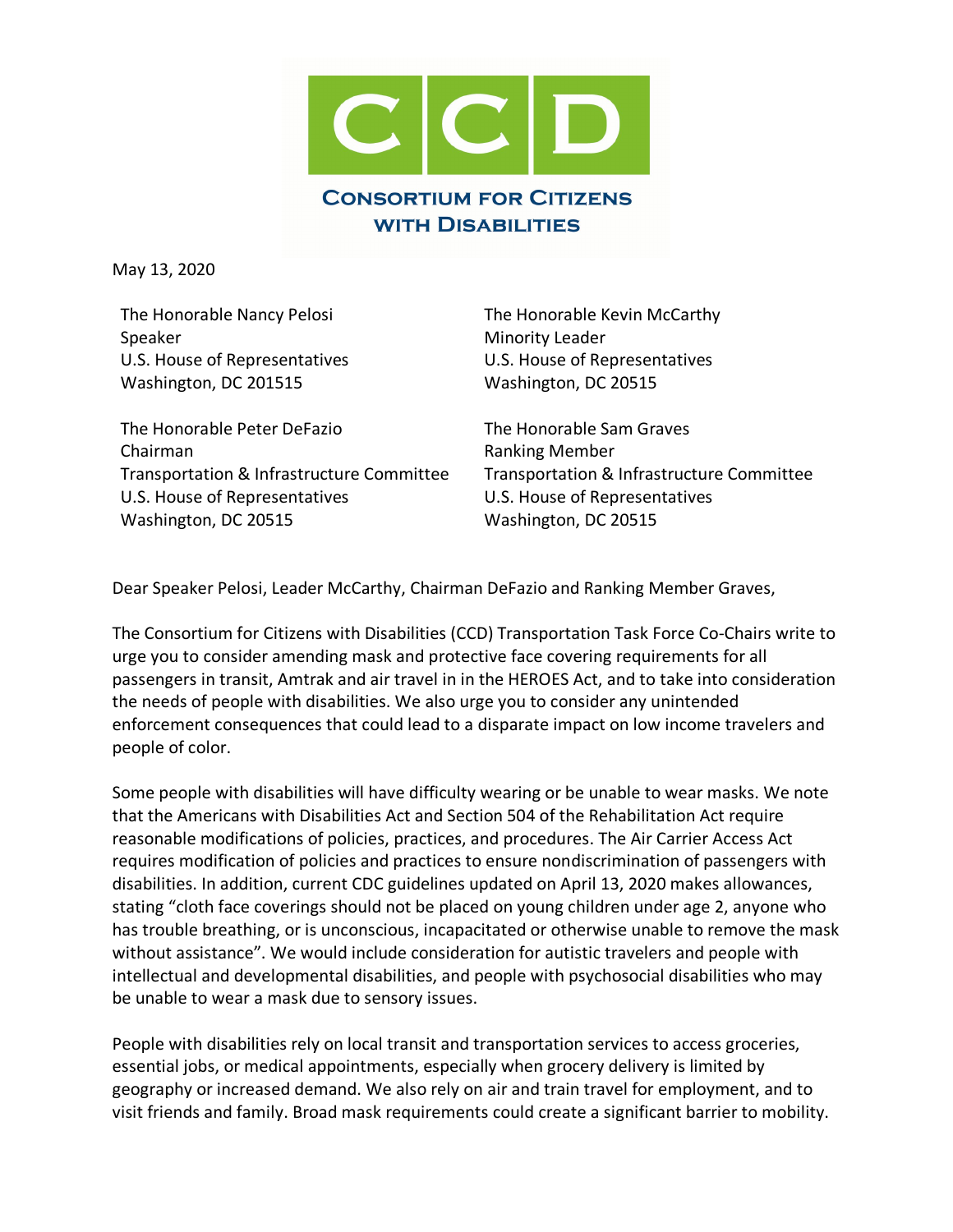Should you choose to retain masks requirements, we strongly recommend the following changes to HEROES Act provisions.

In Section 200009, Transit COVID-19 Requirements, we recommend:

(1) require each passenger to wear a mask or protective face covering while on board a public transportation vehicle, *subject to the requirement to make reasonable modifications to policies, practices, and procedures of the Americans with Disabilities Act and Section 504 of the Rehabilitation Act;*

In Section 190601, Amtrak COVID-19 Requirements, we recommend:

(1) require each passenger and employee of Amtrak, including engineers, conductors, and on board service workers, to wear a mask or other protective face covering while onboard an Amtrak train, *subject to the requirement to make reasonable modifications to policies, practices, and procedures of the Americans with Disabilities Act and Section 504 of the Rehabilitation Act;* (2) take such actions as are reasonable to ensure passenger compliance with the requirement under paragraph (1);

In Section 190505, Working and Travel Conditions for air travel, we recommend:

(1) require each passenger, *subject to the requirement for modification of the policy to ensure nondiscrimination under the Air Carrier Access Act*, and cabin crew member*, subject to the*  reasonable accommodations requirement of the Americans with Disabilities Act, to wear a mask or protective face covering while on board an aircraft of the air carrier*;*

We acknowledge and are grateful for the CARES Act funding for continued transit, Amtrak and air travel and proposed funding in the HEROES Act. We encourage you to consider additional funding for transit to ensure service provision, and PPE for transit operators across all agencies, including non-urbanized and rural areas.

Thank you for your efforts to ensure access to and safe mobility for people with disabilities. If you have any questions or would like further information, please contact Carol Tyson, Disability Rights Education & Defense Fund, ctyson@dredf.org.

Sincerely,

Transportation Task Force Co-Chairs Claire Stanley, American Council of the Blind Sarah Malaier, American Foundation for the Blind Lee Page, Paralyzed Veterans of America Carol Tyson, Disability Rights Education & Defense Fund

CC: The Honorable Mitch McConnell, Majority Leader The Honorable Charles Schumer, Minority Leader